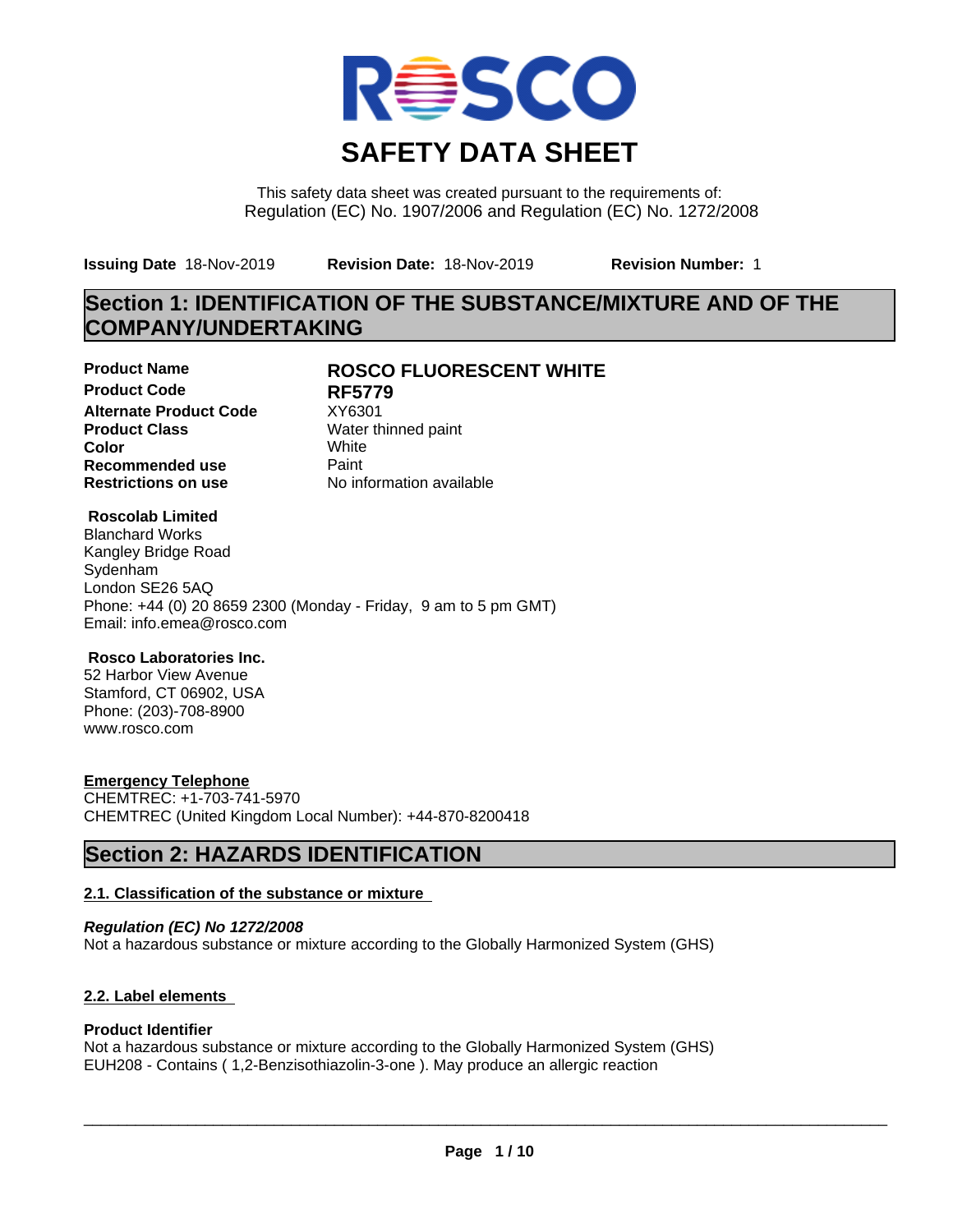### EUH210 - Safety data sheet available on request

## **2.3. Other hazards**

**General Hazards** No information available

# **Section 3: COMPOSITION/INFORMATION ON INGREDIENTS**

## **3.1 Substances**

Not applicable

## **3.2 Mixtures**

| <b>Chemical name</b>                                           | <b>EINECS/ELINCS No.</b> | <b>CAS No.</b> | Weight-%         | <b>Classification</b><br>according to<br><b>Regulation (EC) No.</b><br>1272/2008 [CLP]                               | <b>REACH registration</b><br>number |
|----------------------------------------------------------------|--------------------------|----------------|------------------|----------------------------------------------------------------------------------------------------------------------|-------------------------------------|
| Barium sulfate                                                 | 231-784-4                | 7727-43-7      | $>= 5 - 10$      | Acute Tox. 4 (H302)<br>Acute Tox. 4 (H332)                                                                           | Not available                       |
| Propylene glycol                                               | 200-338-0                | $57-55-6$      | $>= 1 - 5$       | Not available                                                                                                        | 101-2119456809-23-02<br>24          |
| Distillates, petroleum,<br>solvent-refined heavy<br>paraffinic | 265-090-8                | 64741-88-4     | $>=0.1 - 0.3$    | Repr. 2 (H361)<br>STOT RE 1 (H372)<br>Asp. Tox 1 (H304)                                                              | Not available                       |
| 1.2-Benzisothiazolin-3-one                                     | 220-120-9                | 2634-33-5      | $>=0.005 - 0.01$ | Acute Tox. 4 (H302)<br>Skin Irrit. 2 (H315)<br>Eye Dam. 1 (H318)<br>Skin Sens. 1 (H317)<br>Aquatic Acute 1<br>(H400) | Not available                       |

*Full text of H- and EUH-phrases: see section 16*

## **Section 4: FIRST AID MEASURES**

## **4.1. Description of first aid measures**

## **Description of first aid measures**

| <b>General Advice</b> | No hazards which require special first aid measures.                                                     |
|-----------------------|----------------------------------------------------------------------------------------------------------|
| <b>Eye Contact</b>    | Rinse thoroughly with plenty of water for at least 15<br>minutes and consult a physician.                |
| <b>Skin Contact</b>   | Wash off immediately with soap and plenty of water while<br>removing all contaminated clothes and shoes. |
| <b>Inhalation</b>     | Move to fresh air. If symptoms persist, call a physician.                                                |
| Ingestion             | Clean mouth with water and afterwards drink plenty of<br>water. Consult a physician if necessary.        |

## **4.2. Most important symptoms and effects, both acute and delayed**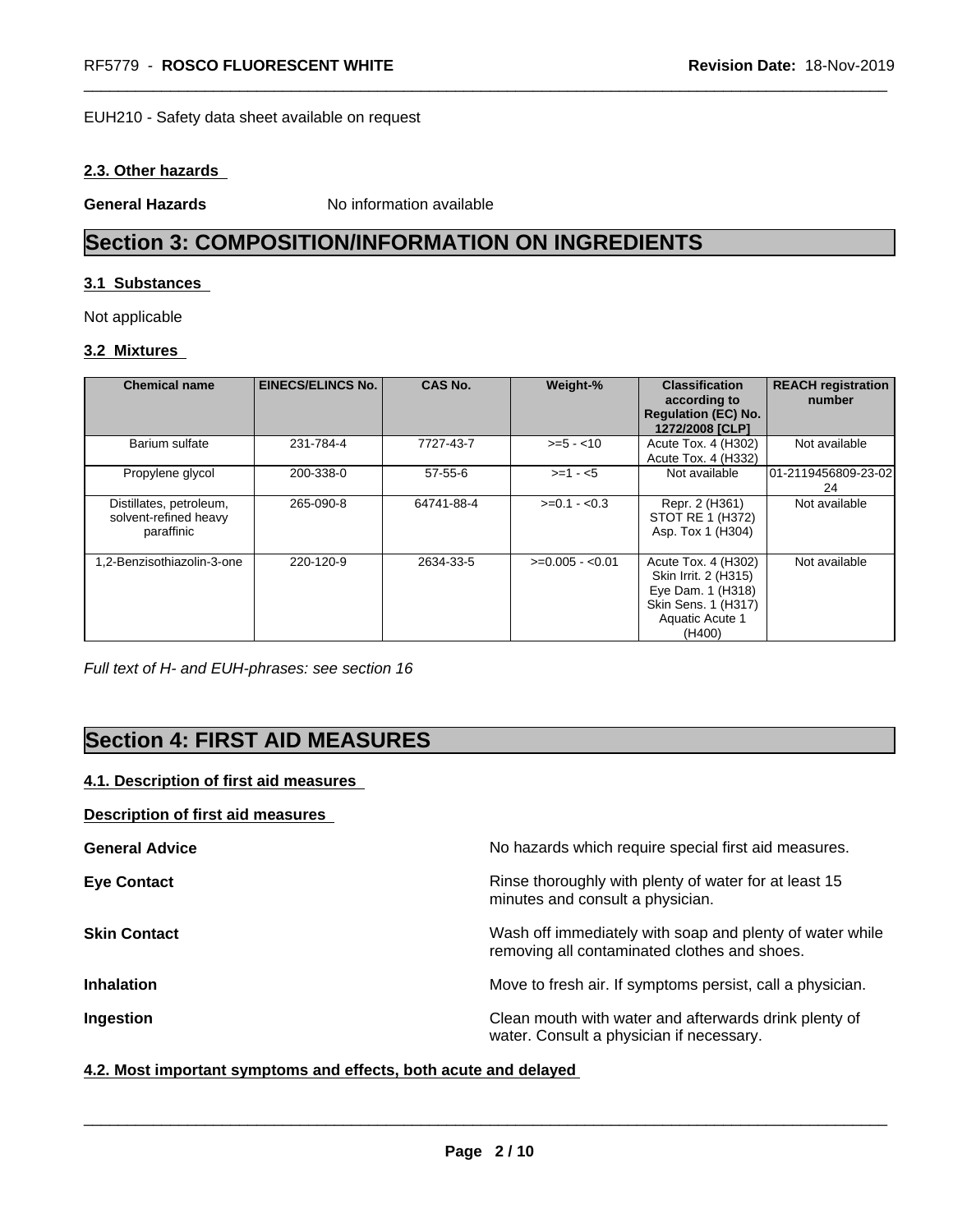**Most Important Symptoms/Effects** May cause allergic skin reaction.

**4.3. Indication of any immediate medical attention and special treatment needed** 

**5.1. Extinguishing media**

**Notes To Physician Treat symptomatically.** 

# **Section 5: FIRE FIGHTING MEASURES**

| <b>Suitable Extinguishing Media</b>                        | Use extinguishing measures that are appropriate to local<br>circumstances and the surrounding environment. |
|------------------------------------------------------------|------------------------------------------------------------------------------------------------------------|
| <b>Unsuitable Extinguishing Media</b>                      | No information available.                                                                                  |
| 5.2. Special hazards arising from the substance or mixture |                                                                                                            |
| <b>Specific Hazards Arising From The Chemical</b>          | Closed containers may rupture if exposed to fire or<br>extreme heat.                                       |
| Sensitivity to static discharge                            | No.                                                                                                        |
| Sensitivity to mechanical impact                           | No.                                                                                                        |
| 5.3. Advice for firefighters                               |                                                                                                            |
| Protective equipment and precautions for firefighters      | Wear self-contained breathing apparatus and protective<br>suit.                                            |

# **Section 6: ACCIDENTAL RELEASE MEASURES**

| 6.1. Personal precautions, protective equipment and emergency procedures |
|--------------------------------------------------------------------------|
|--------------------------------------------------------------------------|

| <b>Personal Precautions</b>                               | Avoid contact with skin, eyes and clothing. Ensure<br>adequate ventilation.            |
|-----------------------------------------------------------|----------------------------------------------------------------------------------------|
| <b>Other Information</b>                                  | Observe all relevant local and international regulations.                              |
| 6.2. Environmental precautions                            |                                                                                        |
| <b>Environmental precautions</b>                          | Prevent spreading of vapors through sewers, ventilation<br>systems and confined areas. |
| 6.3. Methods and material for containment and cleaning up |                                                                                        |
| <b>Methods for Containment</b>                            | Absorb with inert material and place in suitable container<br>for disposal.            |
| <b>Methods for Cleaning Up</b>                            | Clean contaminated surface thoroughly.                                                 |
| 6.4. Reference to other sections                          |                                                                                        |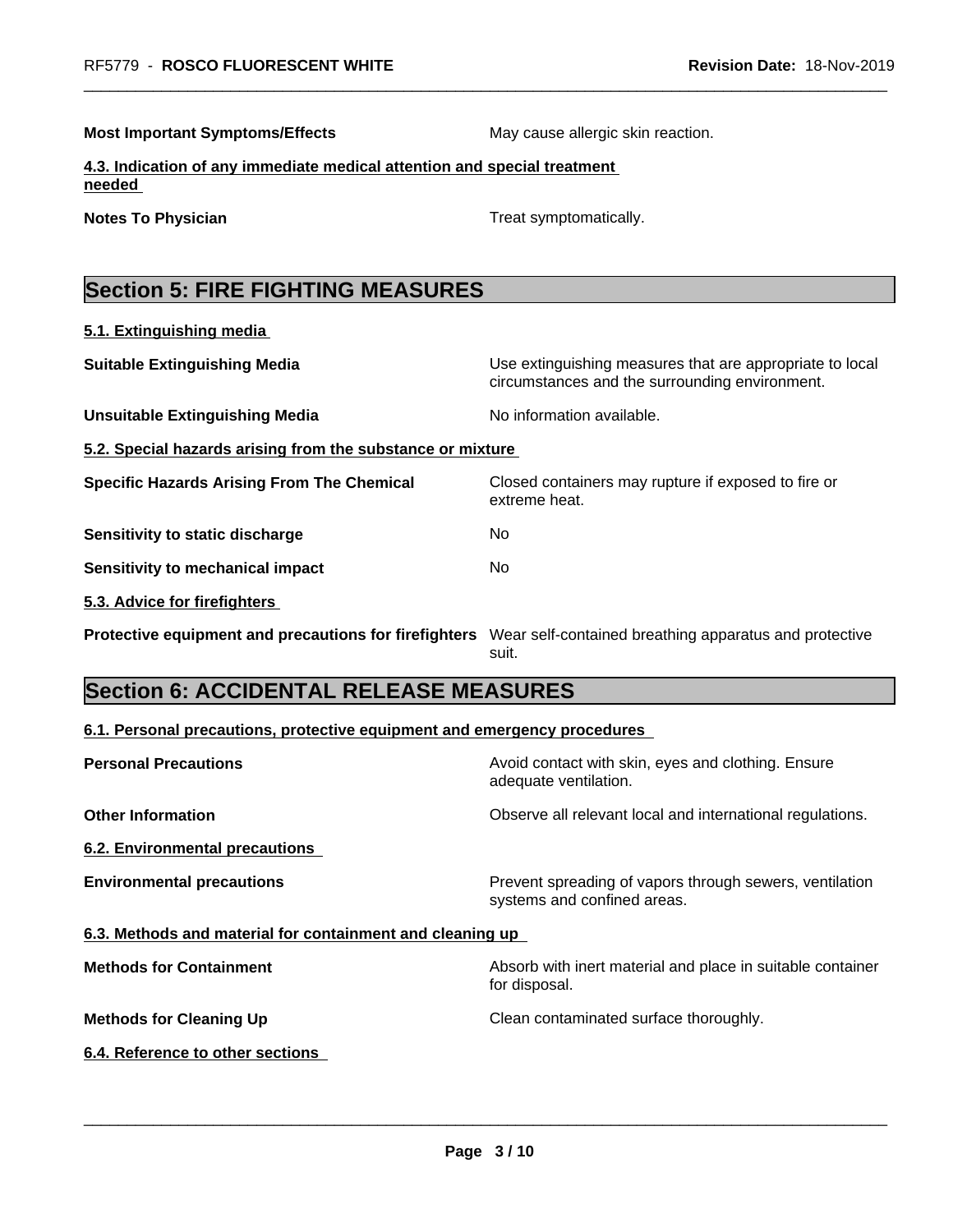**Other information** See Section 12 for additional information.

# **Section 7: HANDLING AND STORAGE**

## **7.1. Precautions for safe handling**

**Handling Handling Avoid contact with skin, eyes and clothing. Avoid breathing H** vapors, spray mists or sanding dust. In case of insufficient ventilation, wear suitable respiratory equipment.

**Hygiene Measures** Mash thoroughly after handling.

## **7.2. Conditions for safe storage, including any incompatibilities**

**Storage Keep container tightly closed. Keep out of the reach of Keep** container tightly closed. Keep out of the reach of children.

**7.3. Specific end use(s)**

**Specific Uses Architectural coating. Apply as directed. Refer to product Specific Uses Architectural coating. Apply as directed. Refer to product** label / literature for specific instructions.

**Risk Management Methods (RMM)** Not Applicable.

## **Section 8: EXPOSURE CONTROLS/PERSONAL PROTECTION**

### **8.1. Control parameters**

| <b>Chemical name</b>              | <b>European Union</b>                                | <b>Belgium</b>           |               | <b>Bulgaria</b>               |         | <b>Cyprus</b>            |  | <b>France</b>  | Ireland                                                                                                                                                          |
|-----------------------------------|------------------------------------------------------|--------------------------|---------------|-------------------------------|---------|--------------------------|--|----------------|------------------------------------------------------------------------------------------------------------------------------------------------------------------|
| Barium sulfate<br>7727-43-7       |                                                      | TWA: $10 \text{ mg/m}^3$ |               | TWA: $10.0$ mg/m <sup>3</sup> |         |                          |  |                | TWA: $2 \text{ mg/m}^3$<br>STEL: 6 mg/m $3$                                                                                                                      |
| Propylene glycol<br>57-55-6       | $\blacksquare$                                       | $\sim$                   |               | $\blacksquare$                |         | $\sim$                   |  |                |                                                                                                                                                                  |
| <b>Chemical name</b>              | Germany                                              | Greece                   |               | <b>Hungary</b>                |         | <b>Iceland</b>           |  | <b>Italy</b>   | Latvia                                                                                                                                                           |
| Barium sulfate<br>7727-43-7       | TWA: $4 \text{ mg/m}^3$<br>TWA: $1.5 \text{ mg/m}^3$ |                          |               |                               |         |                          |  |                |                                                                                                                                                                  |
| Propylene glycol<br>57-55-6       |                                                      | ٠                        |               |                               |         |                          |  |                | TWA: $7 \text{ mg/m}^3$                                                                                                                                          |
| <b>Chemical name</b>              | Lithuania                                            | <b>Netherlands</b>       | <b>Poland</b> |                               | Romania | <b>Spain</b>             |  | <b>Sweden</b>  | <b>United</b><br>Kingdom                                                                                                                                         |
| Barium sulfate<br>7727-43-7       | $\sim$                                               | $\overline{\phantom{a}}$ |               |                               | $\sim$  | TWA: $10 \text{ mg/m}^3$ |  | $\blacksquare$ | TWA: $10 \text{ mg/m}^3$<br>TWA: $4 \text{ mg/m}^3$<br>STEL: 30 mg/m <sup>3</sup><br>STEL: 12 mg/m <sup>3</sup>                                                  |
| Propylene glycol<br>$57 - 55 - 6$ | TWA: $7 \text{ mg/m}^3$                              |                          |               |                               |         |                          |  |                | TWA: 150 ppm<br>TWA: 474 mg/m <sup>3</sup><br>TWA: 10 mg/m <sup>3</sup><br>STEL: 450 ppm<br><b>STEL: 1422</b><br>mg/m <sup>3</sup><br>STEL: 30 mg/m <sup>3</sup> |

## **8.2. Exposure controls**

**Occupational exposure controls**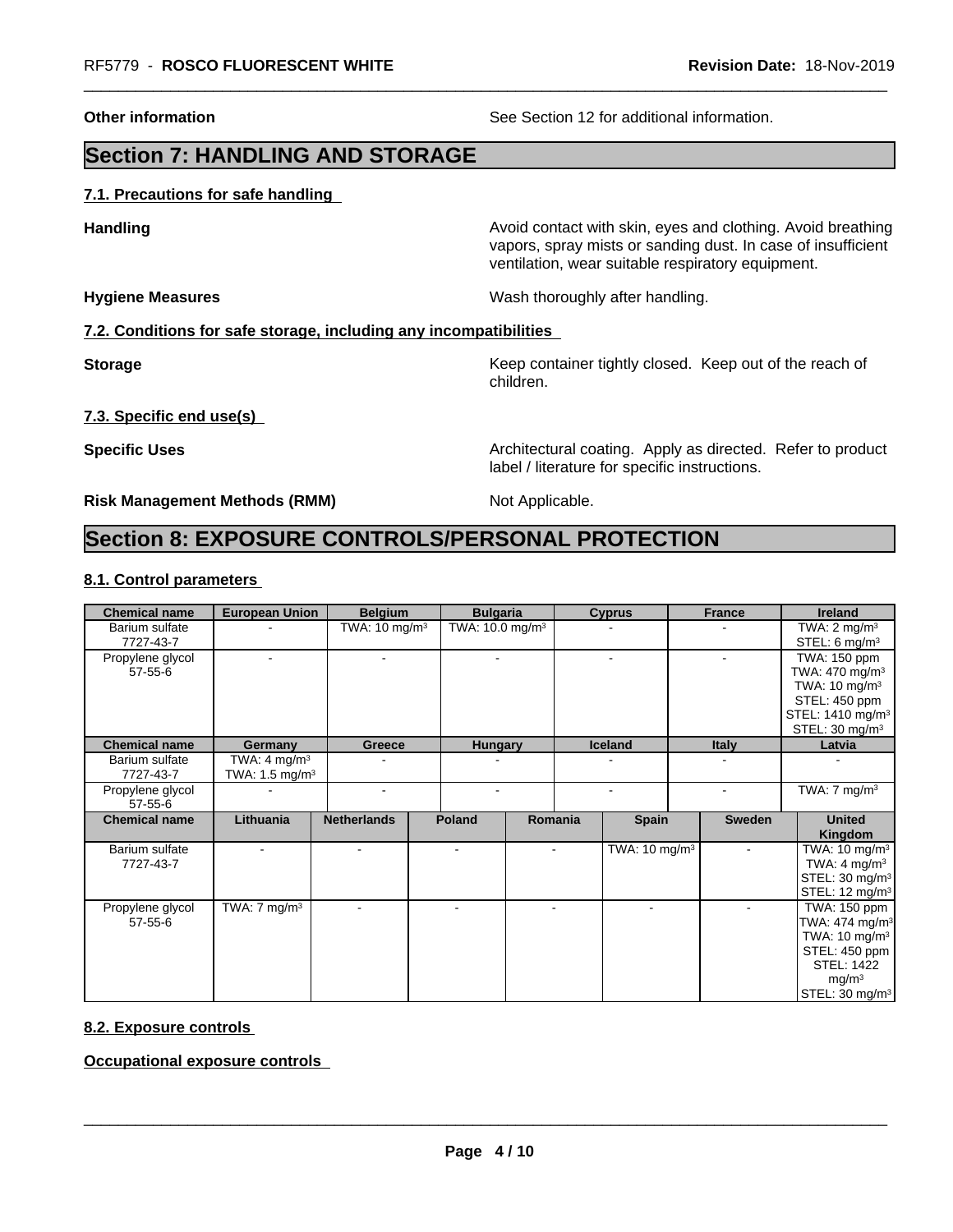**Personal Protective Equipment**

**Engineering Measures Ensure** Ensure adequate ventilation, especially in confined areas.

**Respiratory Protection In case of insufficient ventilation wear suitable respiratory** equipment.

**Eye Protection Exercise Safety glasses with side-shields.** Safety glasses with side-shields.

**Skin Protection Skin Protection Lightweight protective clothing.** 

Hand protection **Impervious** gloves.

**Hygiene Measures Avoid contact with skin, eyes and clothing. Remove and Avoid contact with skin, eyes and clothing. Remove and Avoid contact with skin, eyes and clothing. Remove and** wash contaminated clothing before re-use. Wash thoroughly after handling.

## **Section 9: PHYSICAL AND CHEMICAL PROPERTIES**

## **9.1. Information on basic physical and chemical properties**

**Appearance** liquid **Odor Odor** little or no odor<br> **Odor Threshold Containery of the Containery of the Containery of the Containery of the Containery of the Contain** 

**Property Construction Construction Construction Values According Construction Construction Construction Construction Construction Construction Construction Construction Construction Construction Construction Construction Density (g/L)** 1162 - 1210 None known **Relative Density** 1.16 - 1.20 **pH Notify pH** Note that Meridian available **None known** None known **Viscosity (cps)** Noinformation available None known None known **Solubility(ies)** Noinformation available None known None known **Water solubility** Note 2008 Note 2012 Note 2012 None known None known None known **Evaporation Rate Notifiable** No information available **None known** None known **Vapor pressure** No information available None known None known **Vapor density**<br> **We are None Known**<br> **We are None Known**<br>
35 - 45 <br> **We are None Known**<br>
None known **Wt. % Solids** 35 - 45 None known **Vol. % Solids** 25 - 35 None known 25 - 35 None known 25 - 35 None known 25 - 35 None known 25 - 35 None known 25 - 35 None known 25 - 35 None known 25 - 35 None known 26 None known 26 None known 20 None known 20 None know **Wt. % Volatiles With a Solution Contract Contract Contract Contract Contract Contract Contract Contract Contract Contract Contract Contract Contract Contract Contract Contract Contract Contract Contract Contract Contrac Vol. % Volatiles** 65 - 75 None known **None known Boiling Point (°C)** 100 100 None known **Freezing Point (°C)** 0 None known **Melting Point (°C)** Noinformation available None known **Pour Point** No information available None known None known **Flash Point (°C) Not applicable None known None known Flammability (solid, gas)** No information available None Known None known **Upper flammability limit:** No information available None known None known **Lower flammability limit:** No information available None Known None known **Autoignition Temperature (°C)** No information available None Known None known **Decomposition Temperature (°C)** No information available None None known **Partition coefficient No information available** None known **Explosive properties** Note 2012 **No information available** None known **Oxidizing Properties No information available** None known

**No information available**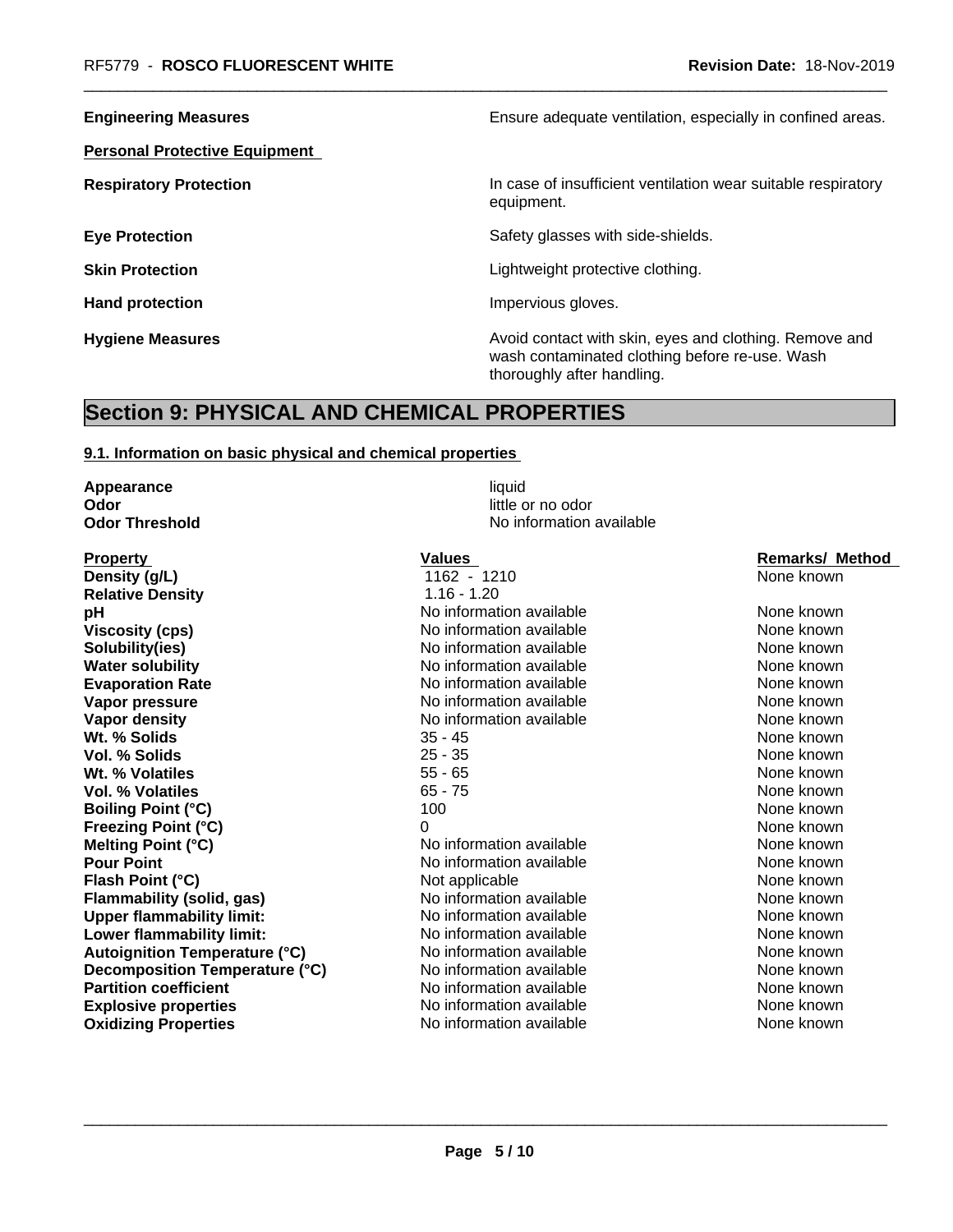# **Section 10: STABILITY AND REACTIVITY**

| 10.1. Reactivity<br><b>Reactivity</b>     | Not Applicable.                          |
|-------------------------------------------|------------------------------------------|
| <b>10.2. Chemical stability</b>           |                                          |
| <b>Chemical Stability</b>                 | Stable under normal conditions.          |
| 10.3. Possibility of hazardous reactions  |                                          |
| <b>Possibility of hazardous reactions</b> | None under normal conditions of use.     |
| 10.4. Conditions to avoid                 |                                          |
| <b>Conditions to avoid</b>                | Prevent from freezing.                   |
| 10.5. Incompatible materials              |                                          |
| <b>Incompatible Materials</b>             | No materials to be especially mentioned. |
| 10.6. Hazardous decomposition products    |                                          |
| <b>Hazardous Decomposition Products</b>   | None under normal conditions of use.     |

# **Section 11: TOXICOLOGICAL INFORMATION**

## **11.1. Information on toxicological effects**

## **Product Information**

| <b>Inhalation</b>   | There is no data available for this product.    |
|---------------------|-------------------------------------------------|
| Eye contact         | There is no data available for this product.    |
| <b>Skin contact</b> | May cause sensitization of susceptible persons. |
| Ingestion           | There is no data available for this product.    |
|                     |                                                 |

**Acute Toxicity** 

**The following values are calculated based on chapter 3.1 of the GHS document**

**ATEmix (inhalation-dust/mist)** 17.60 mg/l

## **Component Information**

| <b>Chemical name</b>                                                      | Oral LD50            | <b>Dermal LD50</b>       | <b>Inhalation LC50</b>  |
|---------------------------------------------------------------------------|----------------------|--------------------------|-------------------------|
| Propylene glycol<br>$57 - 55 - 6$                                         | $= 20$ g/kg (Rat)    | $= 20800$ mg/kg (Rabbit) |                         |
| Distillates, petroleum,<br>solvent-refined heavy paraffinic<br>64741-88-4 | $>$ 5000 mg/kg (Rat) | $>$ 2000 mg/kg (Rabbit)  | $= 2.18$ mg/L (Rat) 4 h |
| 1.2-Benzisothiazolin-3-one<br>2634-33-5                                   | $= 1020$ mg/kg (Rat) |                          |                         |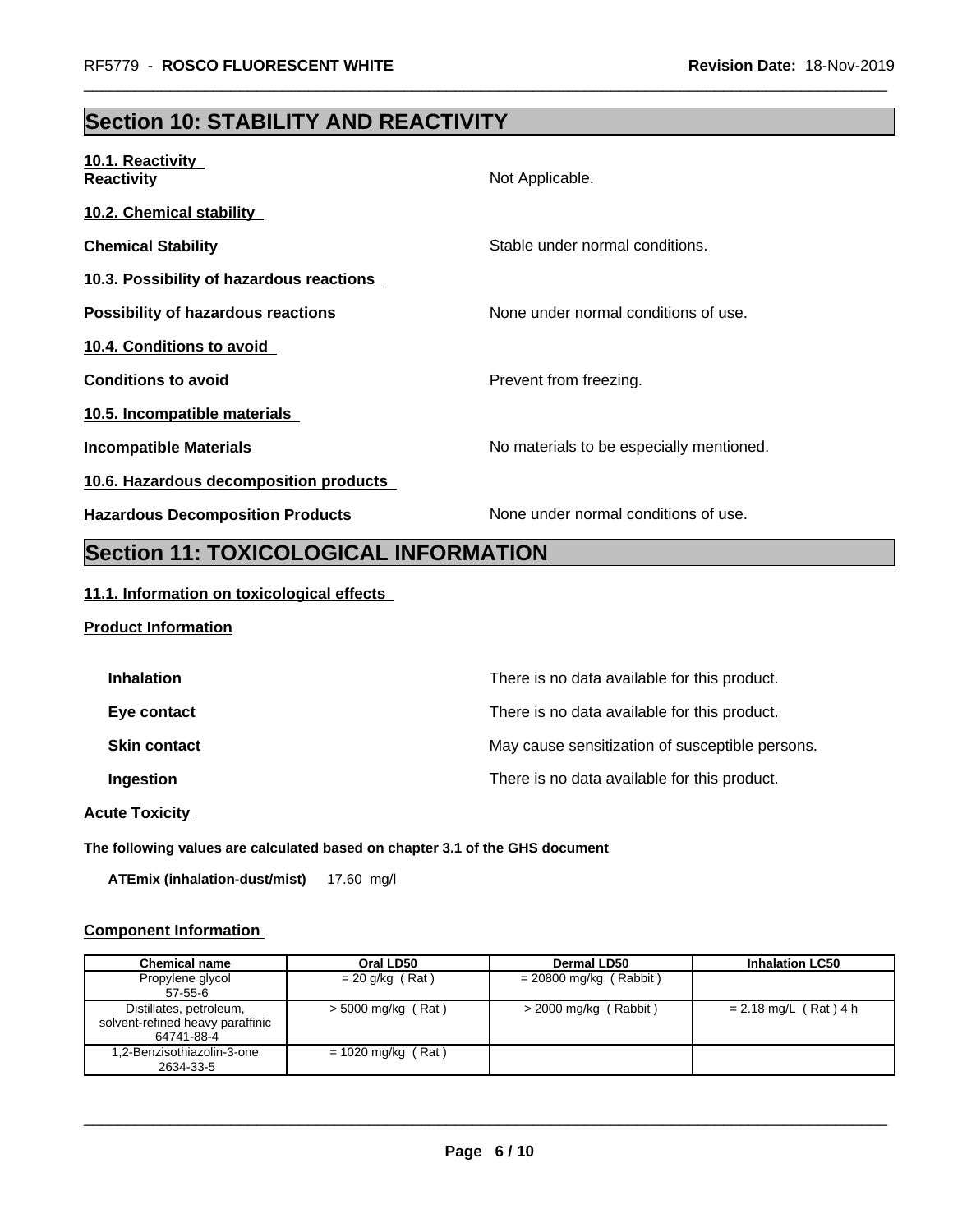| <b>Skin corrosion/irritation</b>                                                                                        | No information available.                |
|-------------------------------------------------------------------------------------------------------------------------|------------------------------------------|
| Eye damage/irritation                                                                                                   | No information available.                |
| <b>Sensitization</b>                                                                                                    | May cause sensitization by skin contact. |
| <b>Mutagenic Effects</b>                                                                                                | No information available.                |
| <b>Carcinogenic effects</b><br>The table below indicates whether each agency has listed any ingredient as a carcinogen. |                                          |
| Legend<br>IARC - International Agency for Research on Cancer                                                            |                                          |
| <b>Reproductive Effects</b>                                                                                             | No information available.                |
| <b>Developmental Effects</b>                                                                                            | No information available.                |
| <b>STOT - single exposure</b>                                                                                           | No information available.                |
| <b>STOT - repeated exposure</b>                                                                                         | No information available.                |
| <b>Neurological Effects</b>                                                                                             | No information available.                |
| <b>Target organ effects</b>                                                                                             | No information available.                |
| <b>Symptoms</b>                                                                                                         | No information available.                |
| <b>Aspiration Hazard</b>                                                                                                | No information available.                |

# **Section 12: ECOLOGICAL INFORMATION**

## **12.1. Toxicity**

The environmental impact of this product has not been fully investigated

| <b>Chemical name</b>                                                      | Algae/aquatic plants | Fish                                                                                                                                                                                                       | Crustacea                                               |
|---------------------------------------------------------------------------|----------------------|------------------------------------------------------------------------------------------------------------------------------------------------------------------------------------------------------------|---------------------------------------------------------|
| Propylene glycol<br>57-55-6                                               |                      | LC50 41 - 47 mL/L Oncorhynchus<br>mykiss (96 h)<br>$LC50 = 710$ mg/L Pimephales<br>promelas (96 h)<br>LC50 = 51600 mg/L Oncorhynchus<br>mykiss (96 h)<br>$LC50 = 51400$ mg/L Pimephales<br>promelas (96 h) | $EC50 > 1000$ mg/L (48 h)<br>$EC50 > 10000$ mg/L (24 h) |
| Distillates, petroleum,<br>solvent-refined heavy paraffinic<br>64741-88-4 |                      | LC50 > 5000 mg/L Oncorhynchus<br>mykiss (96 h)                                                                                                                                                             | $EC50 > 1000$ mg/L (48 h)                               |

## **12.2. Persistence and degradability**

## **Persistence / Degradability No information available.**

 $\overline{\phantom{a}}$  ,  $\overline{\phantom{a}}$  ,  $\overline{\phantom{a}}$  ,  $\overline{\phantom{a}}$  ,  $\overline{\phantom{a}}$  ,  $\overline{\phantom{a}}$  ,  $\overline{\phantom{a}}$  ,  $\overline{\phantom{a}}$  ,  $\overline{\phantom{a}}$  ,  $\overline{\phantom{a}}$  ,  $\overline{\phantom{a}}$  ,  $\overline{\phantom{a}}$  ,  $\overline{\phantom{a}}$  ,  $\overline{\phantom{a}}$  ,  $\overline{\phantom{a}}$  ,  $\overline{\phantom{a}}$ 

## **12.3. Bioaccumulative potential**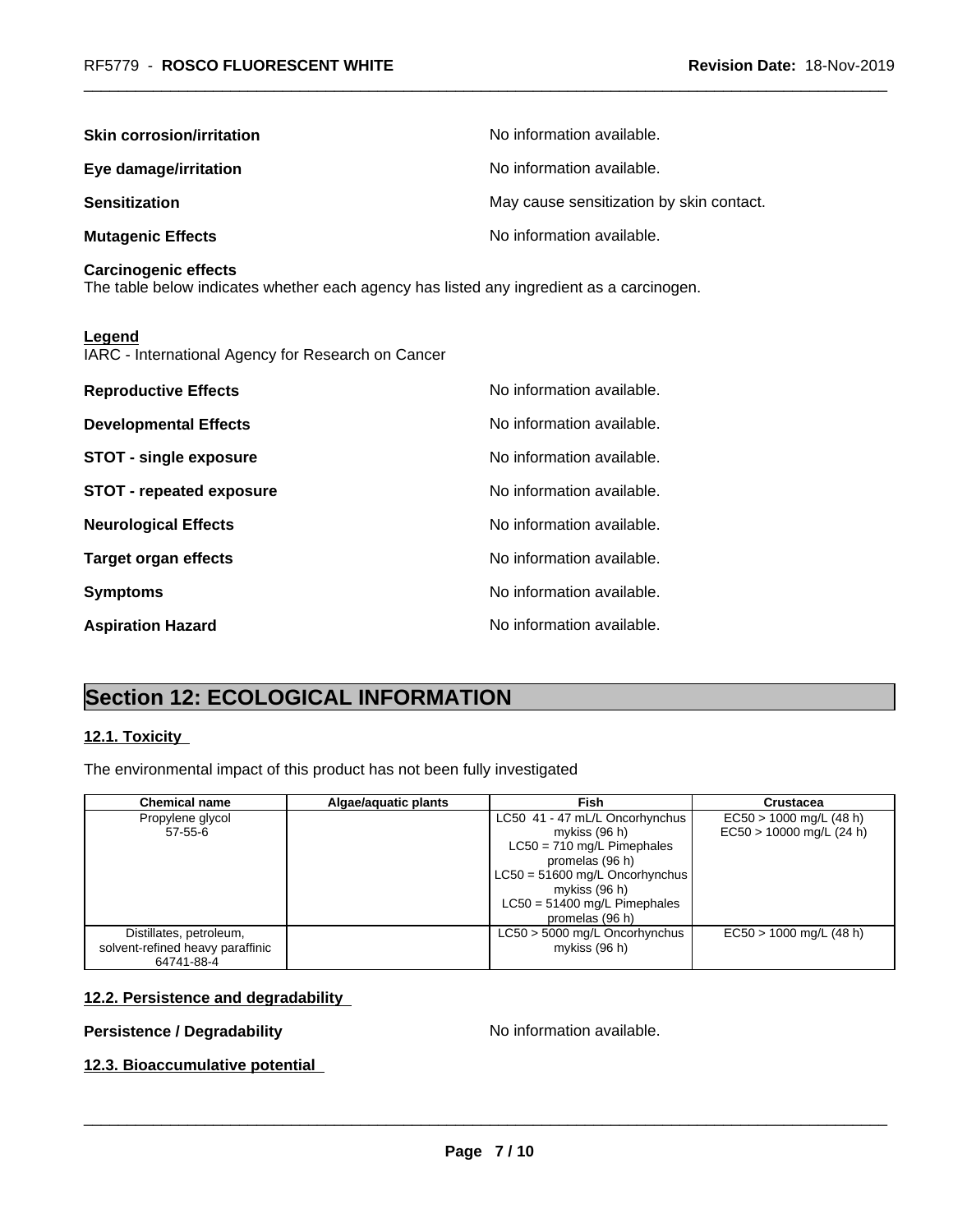**Bioaccumulation Bioaccumulation Bioaccumulation There is no data for this product.** 

| Chemic.<br>cal name             | $- - -$<br>coefficient<br>artitior |
|---------------------------------|------------------------------------|
| -Benzisothiazolin-3-one<br>"-∠. | ں. ا                               |
| 2634-33-5                       |                                    |

### **12.4. Mobility in soil**

**Mobility in soil Mobility in soil Mobility in soil** 

**Mobility in Environmental Media** Noinformation available.

## **12.5. Results of PBT and vPvB assessment**

## **PBT and vPvB assessment**  $\blacksquare$  No information available.

|  | Chemical name                                                          | <b>PBT and vPvB assessment</b>                 |
|--|------------------------------------------------------------------------|------------------------------------------------|
|  | Barium sulfate<br>7727-43-7                                            | The substance is not PBT / vPvB PBT assessment |
|  |                                                                        | does not apply                                 |
|  | Propylene glycol<br>$57 - 55 - 6$                                      | The substance is not PBT / vPvB PBT assessment |
|  |                                                                        | does not apply                                 |
|  | Distillates, petroleum, solvent-refined heavy paraffinic<br>64741-88-4 | The substance is not PBT / vPvB                |

## **12.6. Other adverse effects**

**Other adverse effects** No information available

## **Section 13: DISPOSAL CONSIDERATIONS**

## **13.1. Waste treatment methods**

**Waste from Residues/Unused Products** Dispose of in accordance with the European Directives on waste and hazardous waste. **Contaminated Packaging <b>Empty Containers** should be taken for local recycling, recovery or waste disposal. **EWC waste disposal No** Noinformation available

**Other Information** Waste codes should be assigned by the user based on the application for which the product was used.

## **Section 14: TRANSPORT INFORMATION**

| <b>IMDG</b> | Not regulated |
|-------------|---------------|
| RID         | Not regulated |
| <b>ADR</b>  | Not regulated |
| <b>ADN</b>  | Not regulated |
| <b>IATA</b> | Not regulated |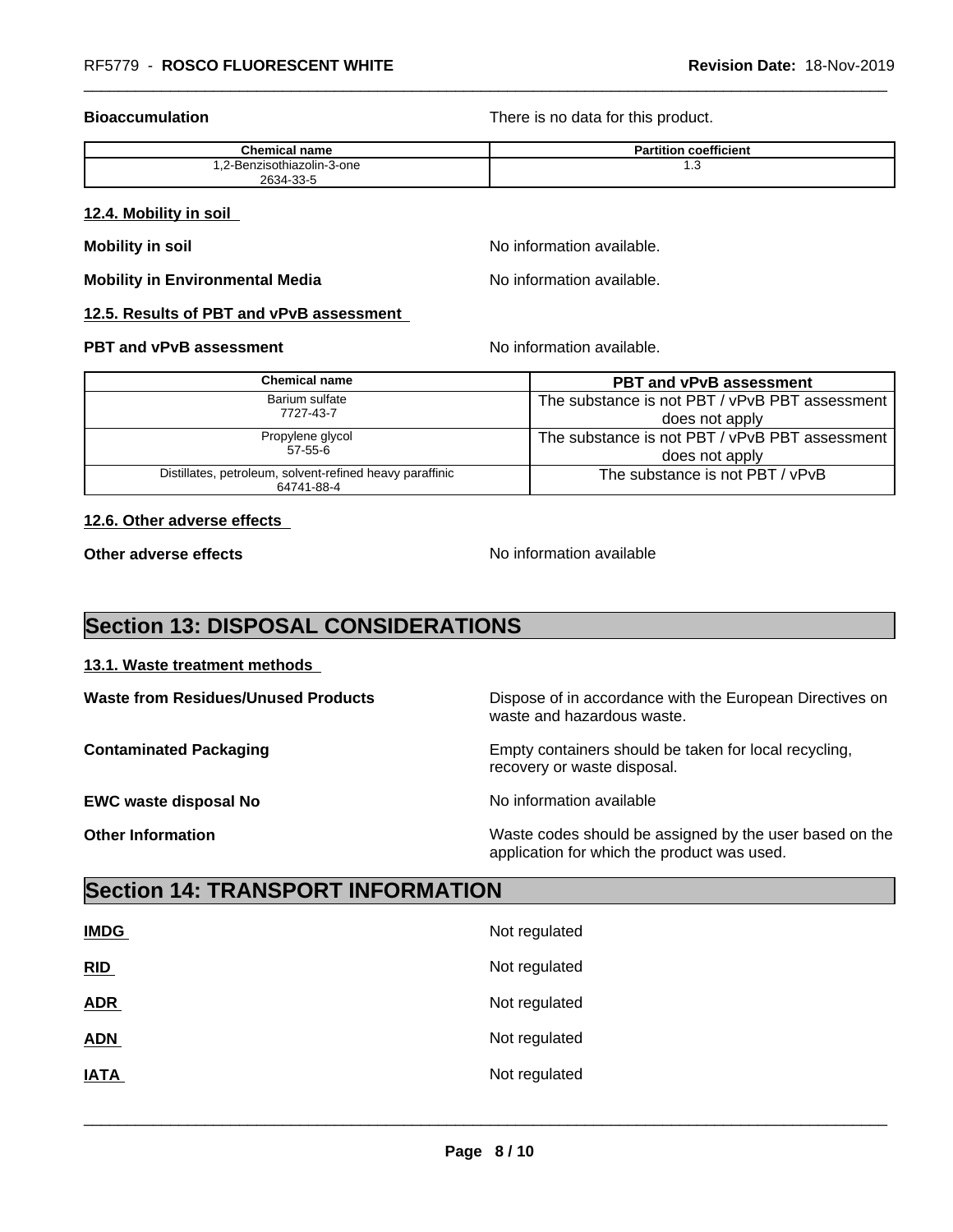# **Section 15: REGULATORY INFORMATION**

## **15.1. Safety, health and environmental regulations/legislation specific for the substance or mixture**

## **Occupational Illnesses (R-463-3, France)**

| Chemical name                           | French RG number |
|-----------------------------------------|------------------|
| Propylene glycol<br>$57 - 55 - 6$       | RG 84            |
| 1,2-Benzisothiazolin-3-one<br>2634-33-5 | <b>RG 65</b>     |

### **European Union**

Take note of Directive 98/24/EC on the protection of the health and safety of workers from the risks related to chemical agents at work

### **International Inventories**

| <b>AICS</b>                   | No - Not all of the components are listed. |
|-------------------------------|--------------------------------------------|
| <b>DSL: Canada</b>            | Yes - All components are listed or exempt. |
| <b>EINECS: European Union</b> | No - Not all of the components are listed. |
| <b>ENCS</b>                   | No - Not all of the components are listed. |
| <b>IECSC</b>                  | No - Not all of the components are listed. |
| <b>KECL</b>                   | No - Not all of the components are listed. |
| <b>PICCS</b>                  | No - Not all of the components are listed. |
| <b>TSCA: United States</b>    | Yes - All components are listed or exempt. |

## **Legend**

 **AICS** - Australian Inventory of Chemical Substances  **DSL/NDSL** - Canadian Domestic Substances List/Non-Domestic Substances List  **IECSC** - China Inventory of Existing Chemical Substances  **EINECS/ELINCS** - European Inventory of Existing Chemical Substances/European List of Notified Chemical Substances  **ENCS** - Japan Existing and New Chemical Substances  **KECL** - Korean Existing and Evaluated Chemical Substances  **PICCS** - Philippines Inventory of Chemicals and Chemical Substances

 **TSCA** - United States Toxic Substances Control Act Section 8(b) Inventory

### **15.2. Chemical safety assessment**

**Chemical Safety Report** No information available

 $\overline{\phantom{a}}$  ,  $\overline{\phantom{a}}$  ,  $\overline{\phantom{a}}$  ,  $\overline{\phantom{a}}$  ,  $\overline{\phantom{a}}$  ,  $\overline{\phantom{a}}$  ,  $\overline{\phantom{a}}$  ,  $\overline{\phantom{a}}$  ,  $\overline{\phantom{a}}$  ,  $\overline{\phantom{a}}$  ,  $\overline{\phantom{a}}$  ,  $\overline{\phantom{a}}$  ,  $\overline{\phantom{a}}$  ,  $\overline{\phantom{a}}$  ,  $\overline{\phantom{a}}$  ,  $\overline{\phantom{a}}$ 

## **Section 16: OTHER INFORMATION**

## **Full text of H-Statements referred to under section 3**

- H302 Harmful if swallowed
- H304 May be fatal if swallowed and enters airways
- H315 Causes skin irritation
- H317 May cause an allergic skin reaction
- H318 Causes serious eye damage
- H332 Harmful if inhaled
- H361 Suspected of damaging fertility or the unborn child
- H372 Causes damage to organs through prolonged or repeated exposure
- H400 Very toxic to aquatic life